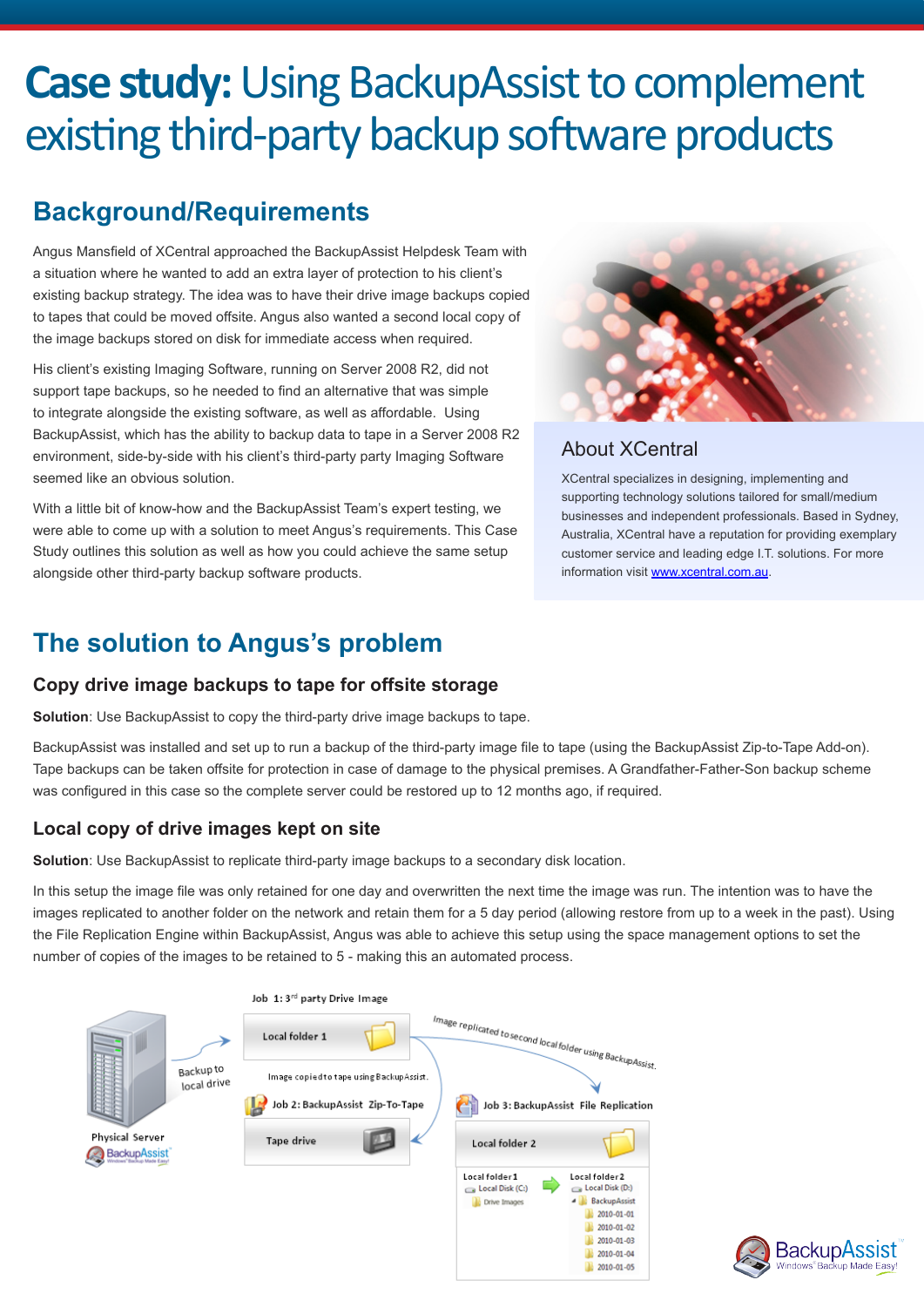# **Cost savings associated with implemented solution**

The other product that Angus was considering to perform the tape backup was Symantec BackupExec. The following table shows the significant savings Angus's client made by using BackupAssist instead.

| <b>BackupAssist</b>             | <b>Price</b> | <b>BackupExec</b>                       | <b>Price</b> |
|---------------------------------|--------------|-----------------------------------------|--------------|
| BackupAssist base license       | US\$249.00   | Symantec BackupExec 2010 Server license | US\$1115.40  |
| BackupAssist Zip-To-Tape Add-on | US\$129.00   |                                         |              |
| <b>Total Cost</b>               | US\$378.00   |                                         | US\$1115.40  |

# **Potential difficulties with running multiple backup software products**

### **Different VSS Managers used by BackupAssist and third-party Imaging Software**

In general, BackupAssist does not install any special drivers or do anything to interfere with the normal Windows operating system. However, other backup software products often change settings in the OS, which cause problems for other applications. There are two main categories of faults:

#### **1. VSS problems**

These are caused when products install their own VSS Writers or Providers – and when they don't function properly, they can cause all VSS snapshots to fail – even those done by BackupAssist or Windows itself.

#### **2. Tape driver problems**

These are caused when products uninstall the Windows tape drivers, and install their custom drivers, causing all applications relying on the regular Windows drivers (like BackupAssist or NTBackup) to fail.

**Resolution:** This was the cause of a rather large hurdle we had to cross as the BackupAssist Zip-to-Tape Add-on would not write to the tape and the File Replication Engine would fail due to the VSS conflict with different snapshot managers being installed on the system.

To get around this problem, we disabled BackupAssist from using the native VSS snapshot service, which resolved the errors that kept occurring. However, this solution is not perfect - if some of the files are in use at the time of the backup, they will not be backed up due to VSS being disabled. In Angus's case this was not a problem as the BackupAssist backups were scheduled well after the third-party software's drive image backup had completed, which meant that the image file was not in use when the tape and File Replication backups ran.

### **Managing multiple backup software packages**

Using multiple backup software packages adds to the learning curve, can be time consuming to configure and maintain, and can greatly increase the chance of the backup process failing due to software conflicts.

### **Support for an environment using multiple software products is usually unavailable**

While the BackupAssist Helpdesk Team was willing to assist Angus with his problem, other software vendors may not be willing to help. If you use multiple software products and they clash, you are probably on your own!

### **Cost is an important factor**

Using multiple different backup software products will substantially increase the Total Cost of Ownership in several ways:

- 1. Paying multiple software license fees for multiple products
- 2. Increased learning curve for system administrator, having to learn two products
- 3. Increased maintenance and labor costs for maintaining multiple systems
- 4. Overall increase in complexity

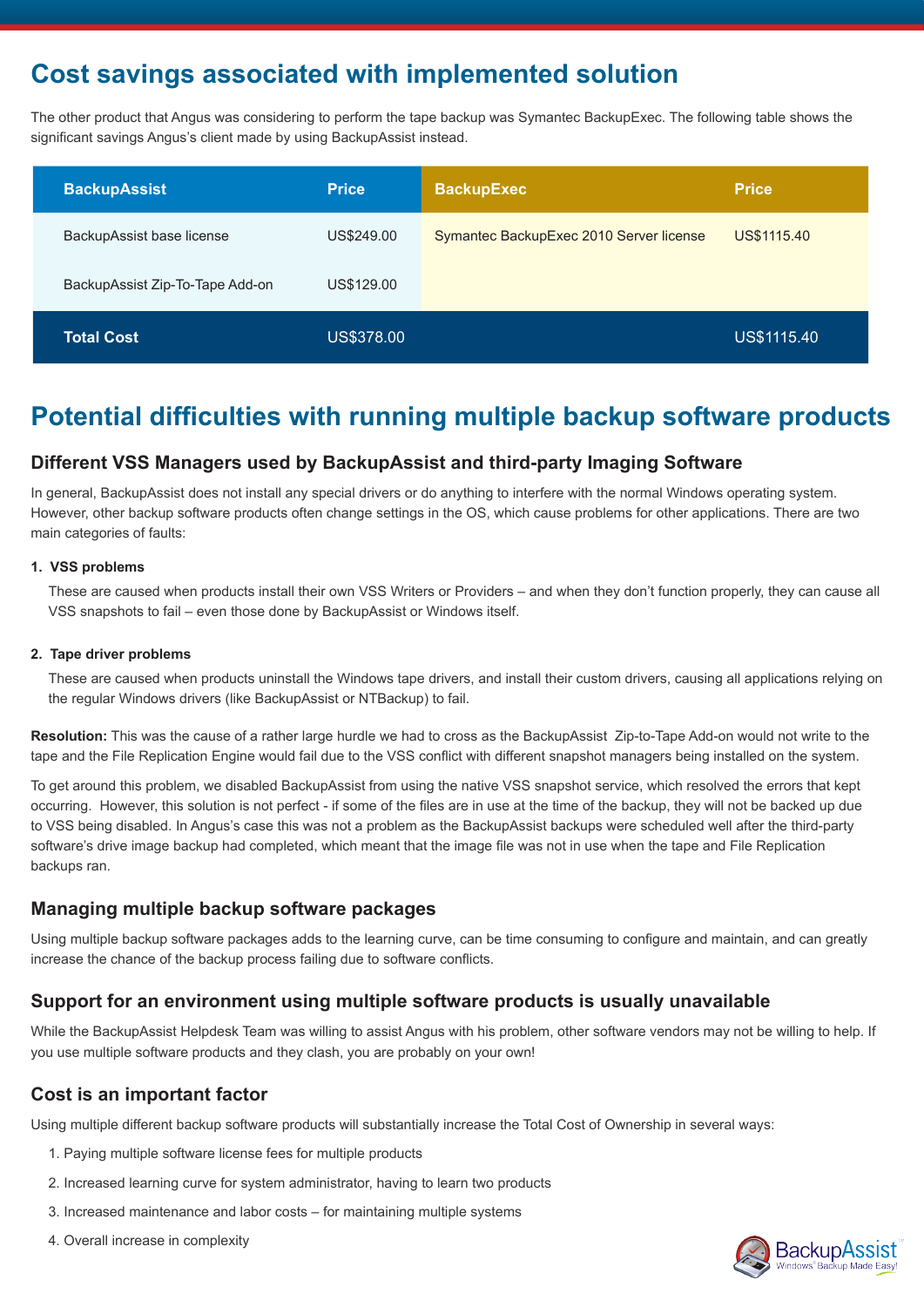# **The BackupAssist standalone solution**

While Angus wanted to continue utilizing the investment his client had already made with the third-party Imaging Software, BackupAssist actually provides a very effective Imaging Engine for the Server 2008 platform\*. The same backup strategy outlined above can be achieved using the Windows Imaging Engine that comes with the BackupAssist base license, together with the BackupAssist Zip-to-Tape Addon (which is a lot more simple and cost effective compared to the third-party Imaging Software). Using a single product for your backup strategy helps you avoid the issues mentioned above, and BackupAssist's low price will save you a considerable amount of money. How this type of set up would be implemented using BackupAssist is outlined below.

#### **Perform an image backup of the system to a local directory**

The BackupAssist base license provides the Windows Imaging Engine, which will perform a full system backup to allow for bare metal recovery. This backup will be sent to a local directory so that the file can be easily accessed when needed by the Zip-To-Tape Add-on for transfer to your tape storage device.

The requirement for 5 backups to be stored locally is effortlessly executed using BackupAssist, as it also contains pre-configured backup schemes to manage the number of backups to be retained. This means that in this scenario, a File Replication backup is not required to send the data to your tape storage device (reducing the amount of time and complexity of the entire backup process).

### **Copy Image Backup to Tape for Offsite Backup**

Being able to backup to tape so that the backup can be stored offsite is easily configured in BackupAssist. The use of the BackupAssist Zip-to-Tape Add-on makes it fast and easy. The following instructions are for backing up to a standalone tape drive device installed locally on the same machine running BackupAssist.

1. Launch BackupAssist, click **File** > **New backup job** and select Zip under "File backup".



2. Select **Tape** as your backup destination and click **Next**.

3. Select an appropriate schedule and click **Next**.

4. Select the **Device name** of your tape drive from the available drop-down menu.

5. Check **Allow eject of media after backup** if you want BackupAssist to automatically eject tape media after each backup has been completed. This will make sure the data on the tape is not overwritten the next time a back up runs if you forget to change tapes.

6. Click **Next** and select the files and folders you would like to backup to your tape drive.

7. Click **Next** and then prepare your tape media for use with BackupAssist. Click the blue help icon in the top right-corner of the window if you need help with media preparation.

8. Click **Next** once you have prepared your tape media and then name your backup job and click **Finish**.

Once your backup has been stored on tape, it is easy to carry the tape offsite, so you have a backup available in case anything happens to your server – such as fire or theft. With the pre-configured backup schedules available within BackupAssist, all kinds of backup retention to tape are available. This can be 5 days worth of backups or backups which are older than 12 months – giving a greater period of protection.

#### **Add offsite Internet backups for an additional layer of protection**

BackupAssist also provides you with the option of performing offsite backups via the internet. All you need is the BackupAssist for Rsync Add-on. This option allows you to backup to a server in a remote office, or even to a data hosting service – making the information more easily accessible than having to retrieve the backups on tape from storage. For more information, see our BackupAssist for Rsync brochure located here http://www.backupassist.com/downloads/brochures/BA-For-Rsync\_Brochure.pdf.

\*BackupAssist Windows Imaging Engine is not supported for Server 2003 or earlier.